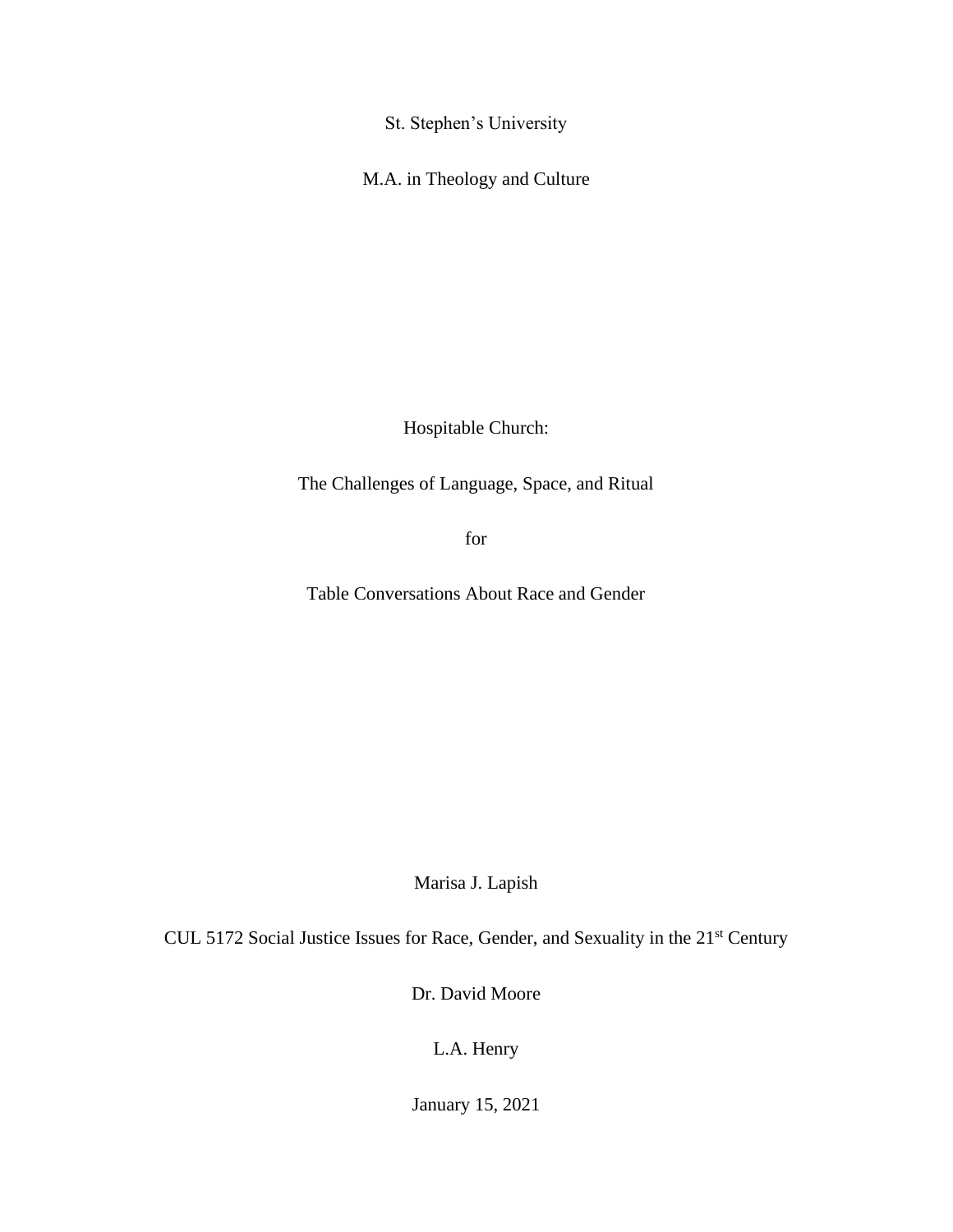#### Preamble

The first step toward love is a common sharing of a sense of mutual worth and value. This cannot be discovered in a vacuum or in a series of artificial or hypothetical relationships. It has to be in a real situation, natural, free. The experience of the common worship of God is such a moment. It is in this connection that American Christianity has betrayed the religion of Jesus almost beyond redemption. Churches have been established for the underprivileged, for the weak, for the poor, on the theory that they prefer to be among themselves. Churches have been established for the Chinese, the Japanese, the Korean, the Mexican, the Filipino, the Italian, and the Negro, with the same theory in mind. The result is that in the one place in which normal, free contacts might be most naturally established—in which the relations of the individual to his God should take priority over conditions of class, race, power, status, wealth, or the like—this place is one of the chief instruments for guaranteeing barriers.<sup>1</sup>

<sup>1</sup> Howard Thurman, *Jesus and the Disinherited* (Boston, MA: Beacon Press Books, 1976), 88.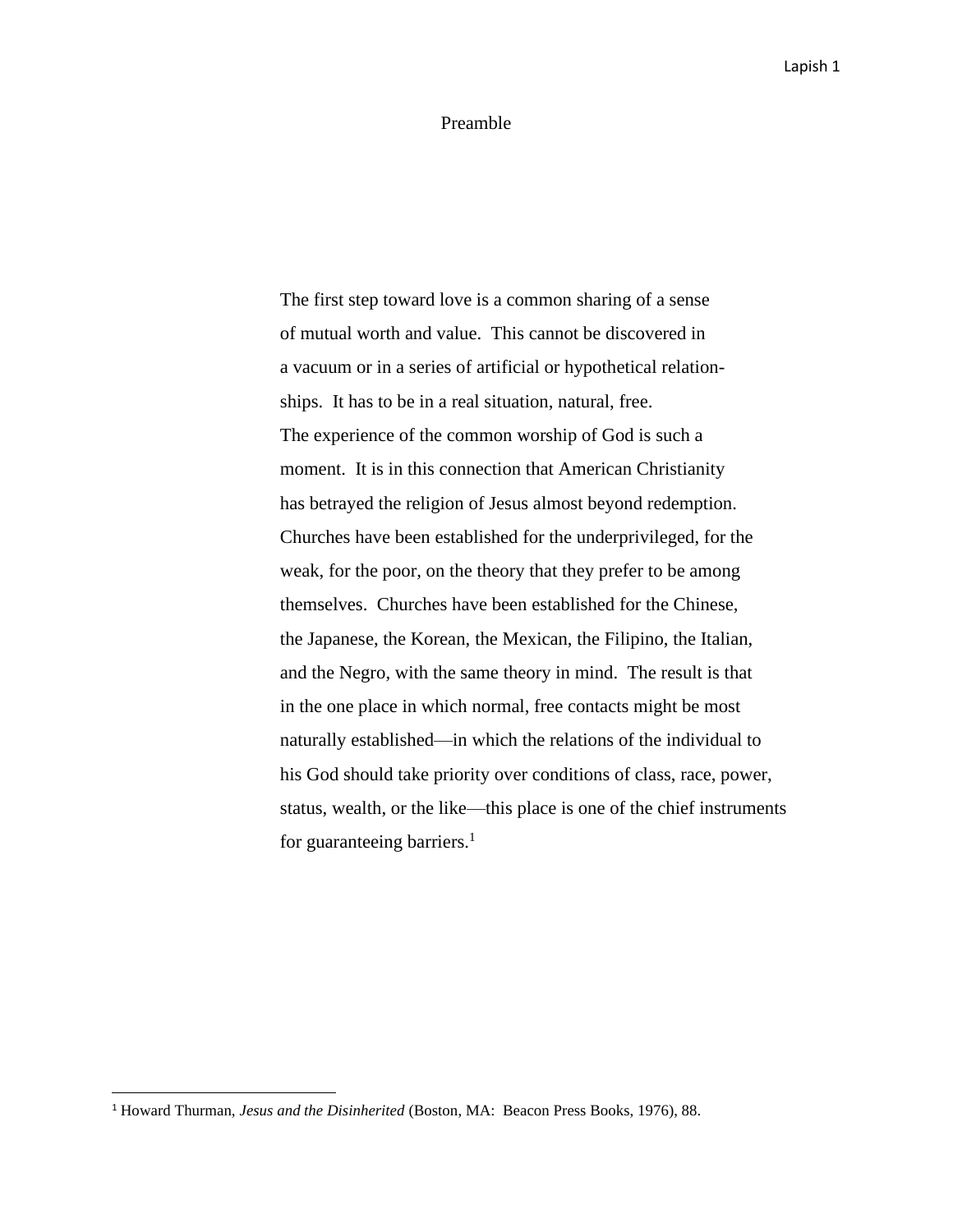#### Introduction

In his seminal book written over 45 years ago, *Jesus and the Disinherited*, Howard Thurman posed the question as to why Christianity seems powerless to radically deal with the issues of racial, ethnic, and religious injustice among marginalized people. Tragically, this impotency is most clearly evident within the walls of its own ineffective churches. $2$  Two decades ago, feminist author, bell hooks, incriminated Western Christianity's inherent dualistic ideologies of right/wrong, good/bad as the "foundation of all forms of group oppression, sexism, [and] racism."<sup>3</sup> Womanist author Jacquelyn Grant asserted that black women's three dimensional experience of racism/sexism/classism calls for a liberating theology which brings dignity and humanity to marginalized people.<sup>4</sup> Despite these longstanding prophetic voices of dissent for justice in the Church, Elizabeth Edman decries that "some of our most visible denominations cling to regressive and oppressive theologies and practices—hostile to women, LGBTQ people, non-Christians, urban dwellers, and the list could go on and on—increasingly rejected by common sense and basic human compassion."<sup>5</sup>

Although the writings of Thurman, hooks, Grant, and Edman share hopeful vision for a peaceful, just, and liberating spirituality, change in the Church has been miniscule and painfully slow over this past half century.<sup>6</sup> Jesus disrupted injustice all the time by rupturing simplistic dualisms including: life/death, human/divine, sacred/profane, pure/impure, Jew/Greek,

<sup>2</sup> Ibid., preface, xix.

<sup>3</sup> bell hooks, *Feminism is for Everybody: Passionate Politics* (New York: Routledge, Taylor, and Francis Group, 2015), 106.

<sup>4</sup> Jacquelyn Grant, *White Women's Christ and Black Women's Jesus: Feminist Christology and Womanist Response*  (Atlanta, GA: Scholars Press, 1989), 208-209.

<sup>5</sup> Elizabeth Edman, *Queer Virtue: What LGBTQ People Know About Life and Love and How It Can Revitalize Christianity* (Boston, MA: Beacon Press, 2016), 9-10.

<sup>6</sup> Thurman, *Disinherited,* 79-102; hooks, *Feminism,* 105-118; Grant, *White Women's Christ,* 209-222; Edman, *Queer Virtue,* 153-167.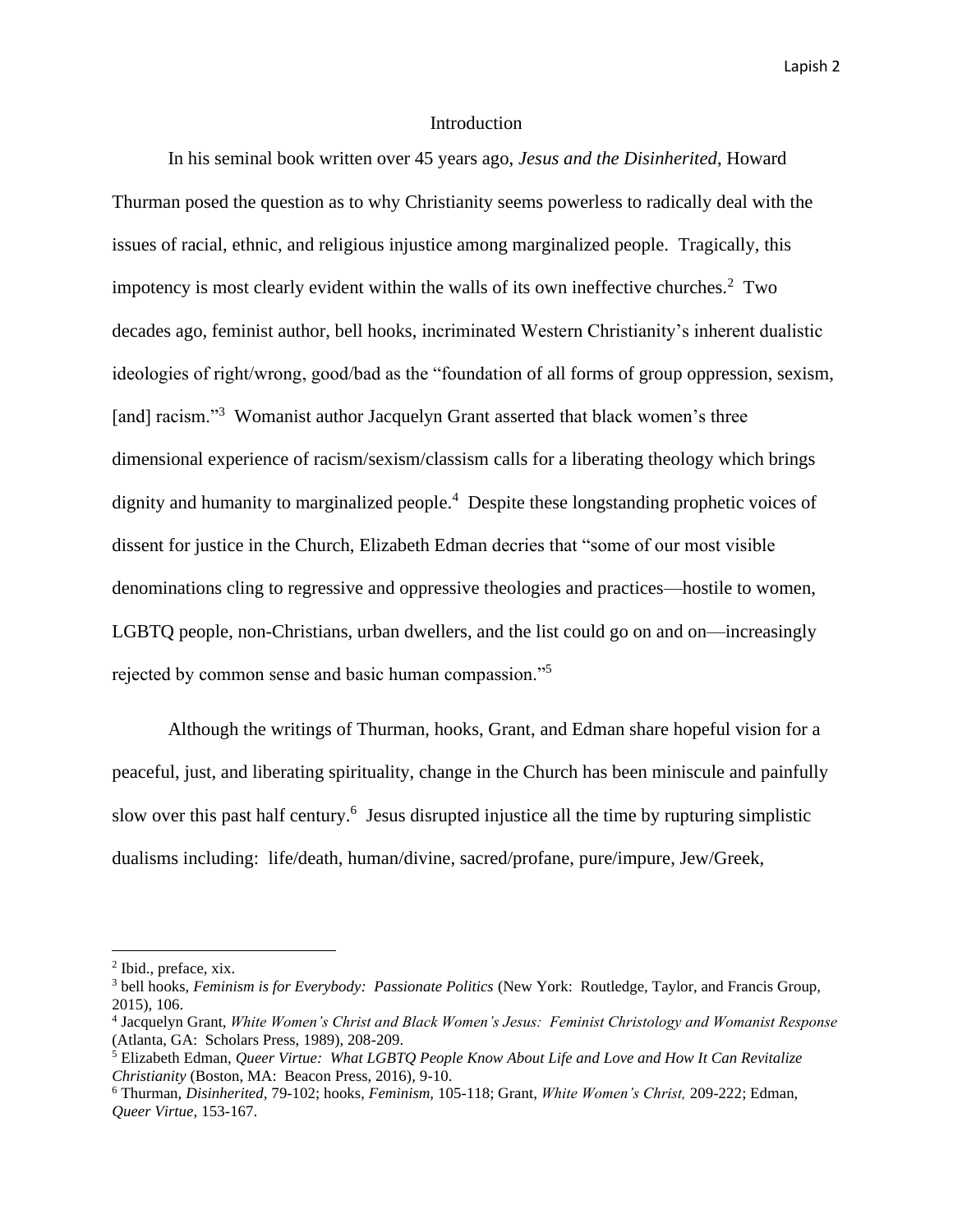slave/free, male/female.<sup>7</sup> Yet, the Church continues to be ineffective in following their Rabbi. Perhaps Thurman is correct in saying that the essence of justice is love birthed out of a "common sharing of a sense of mutual worth and value" which is natural, free, and grounded in real life situations.<sup>8</sup> If that is so, what are the barriers in our church cultures which prevent them from fostering a transformative environment that will "let justice roll down like waters?"<sup>9</sup> How can our churches be more welcoming, hospitable spaces for conversations around the table about race and gender equity? This paper will discuss the challenges of language, space, and ritual as potential barriers for addressing social inequity in our churches for people of race, gender, and sexual minorities in order to facilitate awareness for a more welcoming, hospitable church culture for conversations intersecting spirituality and justice.

## Table Conversations

When considering how to host hospitable conversations about race and gender, a poem by Chuck Lathrop comes to mind which uses the metaphor of a "roundtabled" church. One stanza repeats itself:

> Round tabling means No preferred seating, No first and last, No better, and no corners For the "least of these".<sup>10</sup>

<sup>7</sup> Edman, *Queer Virtue,* 4-5.

<sup>8</sup> Thurman, *Jesus and Disinherited,* 88.

<sup>9</sup> Amos 5:24, RSV

<sup>&</sup>lt;sup>10</sup> Chuck Lathrop, "In Search of a Roundtable", *In Search of a Round Table: Musings on Faith, Feminism, and the Church,* accessed January 11, 2021.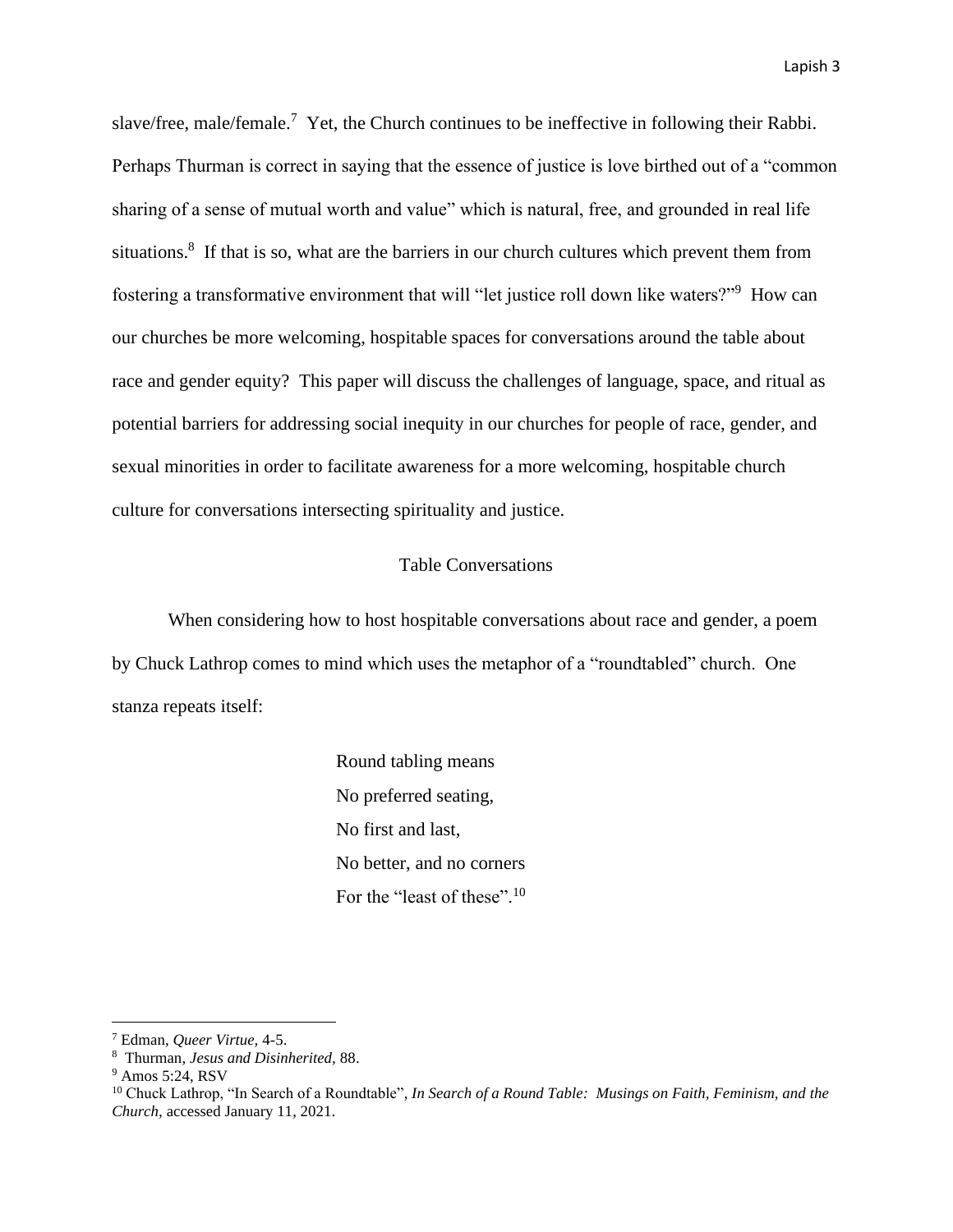Such a round table denotes hospitality for all because "God has called a people, not 'them and us'."<sup>11</sup> All are welcome and "loved into roundness,"<sup>12</sup>. It is a symbol for gathering to share who we are and what we have, to connect and to converse together as a sign of the future unity for all humanity.<sup>13</sup>

# The Challenge of Language

Language is a challenge as we posture ourselves toward each other at an inclusive, round table. When a multiplicity of languages, vocabulary, semantics are all brought to the table, much can get lost in translation. This is true for both actual language groups (Spanish, French) and diverse cultural groups based on race, gender, and ethnicity; language meaning is anchored in the cultural experience of the group (Queer, Black, various indigenous cultures etc.). Additionally, when various religious backgrounds are at the table, some cultural- linguistic theorists claim that interreligious dialogue is untranslatable.<sup>14</sup> Certain vocabulary and concepts (peace, justice, restoration) carry different meaning for the various groups in dialogue based on their particular cultural identity and experiences, so that the presupposition of "common ground" might actually be a barrier for dialogue.<sup>15</sup> The underlying assumption is that "common language is necessary in order to arrive at mutual understanding."<sup>16</sup>

 However, Moyaert reminds that both linguistic and cultural diversity are created and blessed by God with no culture being privileged over another, and so "the blessing cannot consist in

 $11$  Ibid.

 $12$  Ibid.

<sup>&</sup>lt;sup>13</sup> Letty Russell, *Church in the Round: Feminist Interpretation of the Church* (Louisville, KY: Westminster/John Knox Press, 1993), 17.

<sup>14</sup> George Lindbeck, "The Gospel's Uniqueness: Election and Untranslatability", *Modern Theology* 13, (1997): 423- 450.

<sup>&</sup>lt;sup>15</sup> Marianne Moyaert, *Fragile Identities: Towards a Theology of Interreligious Hospitality* (New York: Brill Rodopi, 2011), 146.

<sup>16</sup> Ibid., 205.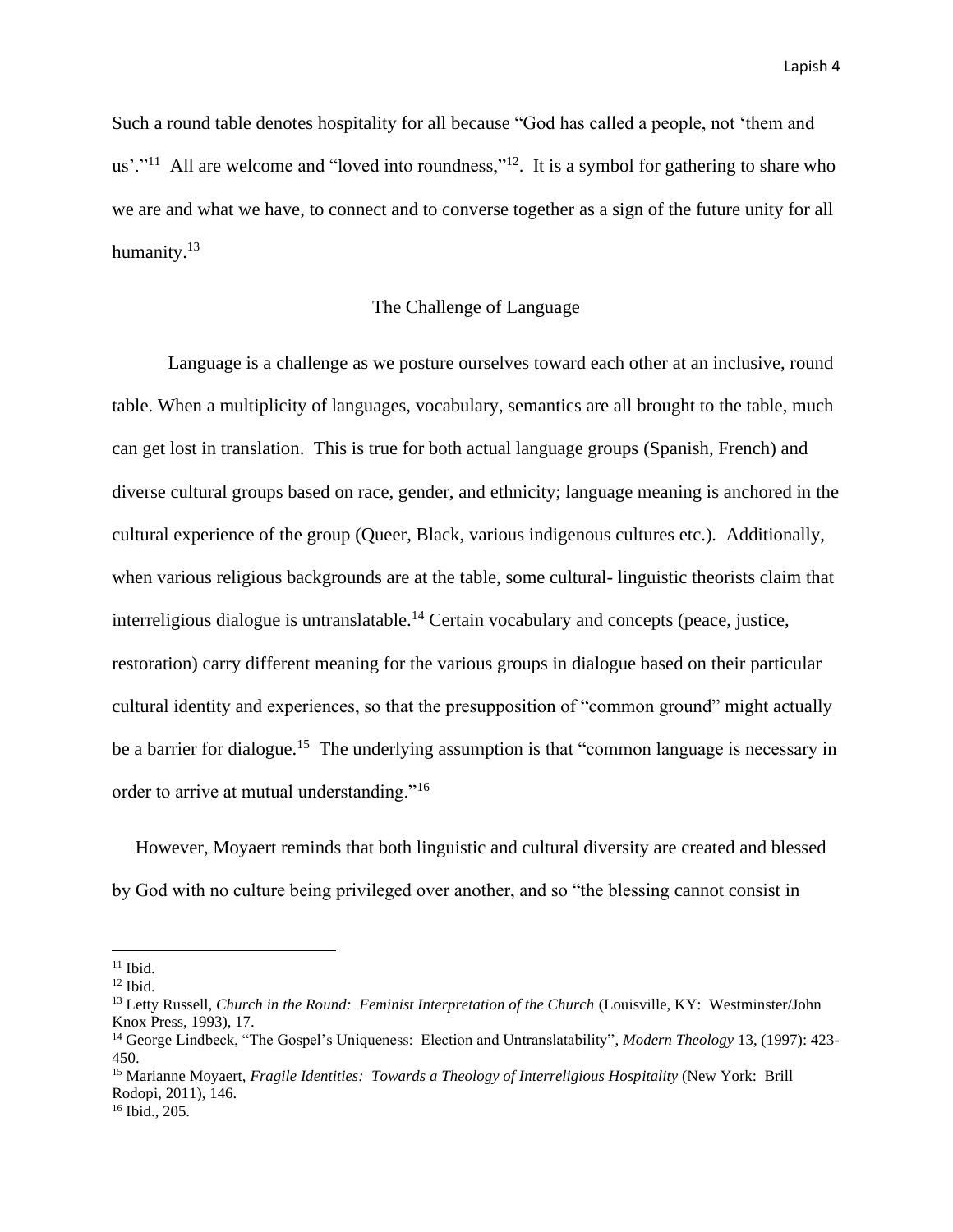there being *no linguistic barriers* in communication."<sup>17</sup> This barrier does not end dialogue, but births creative language and sensitivity to conversation for nuanced meaning where room is made for transcending otherness<sup>18</sup>. This gives rise to a plurality of language communities existing *alongside* rather than *between* one another. Ricoeur states, "It is always possible to say the same thing another way."<sup>19</sup> This means allowing formational space to hold the "strange" explaining, clarifying, and elucidating for understanding between strange and familiar language, stories, concepts, and experience.<sup>20</sup> For the "translator" this tension is risky, uncomfortable, awkward, and fragile, requiring trust.<sup>21</sup>

John Paul Lederach, veteran peacemaker/builder, explains the type of interior posture, often communicated nonverbally, required to hold space for dialogue. A relationship-centric orientation focusing on people and the reality of their histories and perceptions is necessary over time. Lederach suggests a pace of presence with others, of "alongsidedness", with a long-term commitment of *decades*—not merely months—for authentic community transformation.<sup>22</sup> Fitch envisions a church beyond enemies which breaks down barriers in small groups of diverse people living side by side.<sup>23</sup> An interior posture of humility, vulnerability, empathy, compassion, hopeful realism, respect, openness, and interdependence is necessary in connection to the local context and the building of relationships with a commitment to process together over time.<sup>24</sup> Lederach continues with the table analogy: "To accompany is to sit and share bread with

<sup>17</sup> Ibid., 210.

<sup>18</sup> Ibid., 215.

<sup>19</sup> Paul Ricoeur, *On Translation,* (London: Routledge, 2006), 25.

<sup>20</sup> Moyaert, *Fragile Identities,* 220.

 $21$  Ibid., 229-230.

<sup>&</sup>lt;sup>22</sup> John Paul Lederach, "Cultivating Peace: A Practitioner's View of Deadly Conflict and Negotiation." In *Contemporary Peacemaking: Conflict, Violence, and Peace Processes,* edited by John Darby and Roger MacGinty, (New York: Palgrave Macmillan, 2003), 30-37.

<sup>&</sup>lt;sup>23</sup> David E. Fitch, *The Church of Us vs. Them: Freedom from a Faith that Feeds on Making Enemies* (Grand Rapids, MI: BrazosPress, 2019), 147.

<sup>24</sup> Lederach, "Cultivating Peace", 30-37.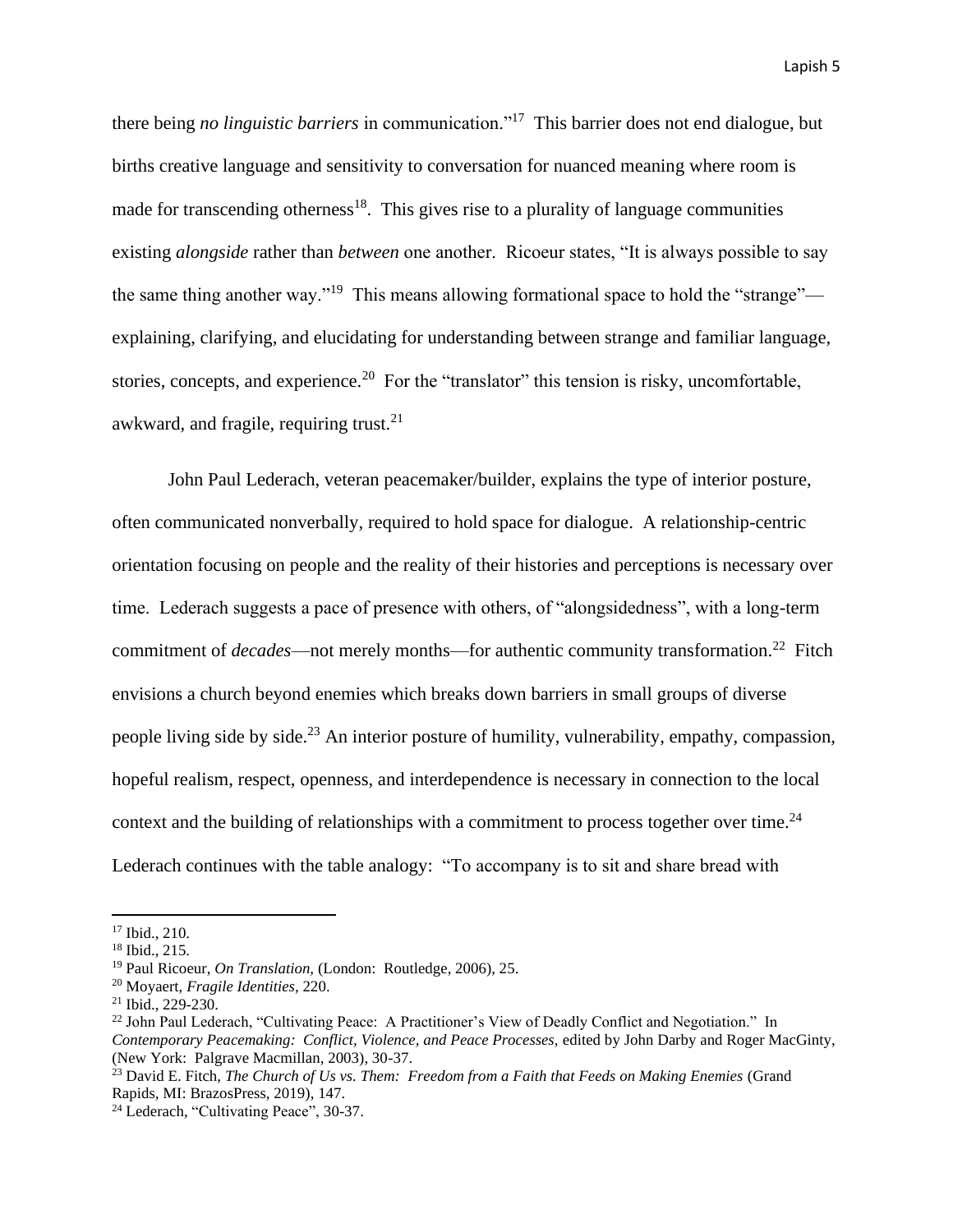another…First, sharing a table provides a sense of intimacy, of being inside a shared space of humanity with another."<sup>25</sup>

## The Challenge of Space

In her book on the recovery of hospitality in Christianity, Christine Pohl explains how hospitality to strangers was a foundational expression of the gospel in early Christian practice.<sup>26</sup> "Early Christian writers claimed that transcending social and ethnic differences by sharing meals, homes, and worship with persons of different backgrounds was a proof of the truth of the Christian faith. $127$  In early Christianity, the church was a household-based fellowship where worship and meals alike were shared freely together in homes without gender, socio-economic or racial/ethnic barriers, reminding followers that they were all guests of Jesus, the divine host, and that Jesus also was present as stranger-Guest. The locational space for Christian hospitality changed from household faith to bishop's household, and gradually hospitality was entirely separated from centralized Church worship.<sup>28</sup>

Additionally, the most hospitable periods in church history were when the hosts themselves were marginalized people, such as in the early centuries of persecution or when marginality was deliberately created when Christians relinquished personal wealth as in the monastic movement, or early Methodism. These conditions of liminality in community, when Christians were more intentional about equality resulted in the fluid movement of property, resources, status, and rank, and a relational ambiguity which allowed them to "slip through the

<sup>25</sup> Lederach, "Cultivating Peace", 35.

<sup>&</sup>lt;sup>26</sup> Christine D. Pohl, *Making Room: Recovering Hospitality as a Christian Tradition* (Grand Rapids, MI: William B. Eerdmans Publishing, 1999), 5.

 $27$  Ibid.

<sup>28</sup> Ibid., 114.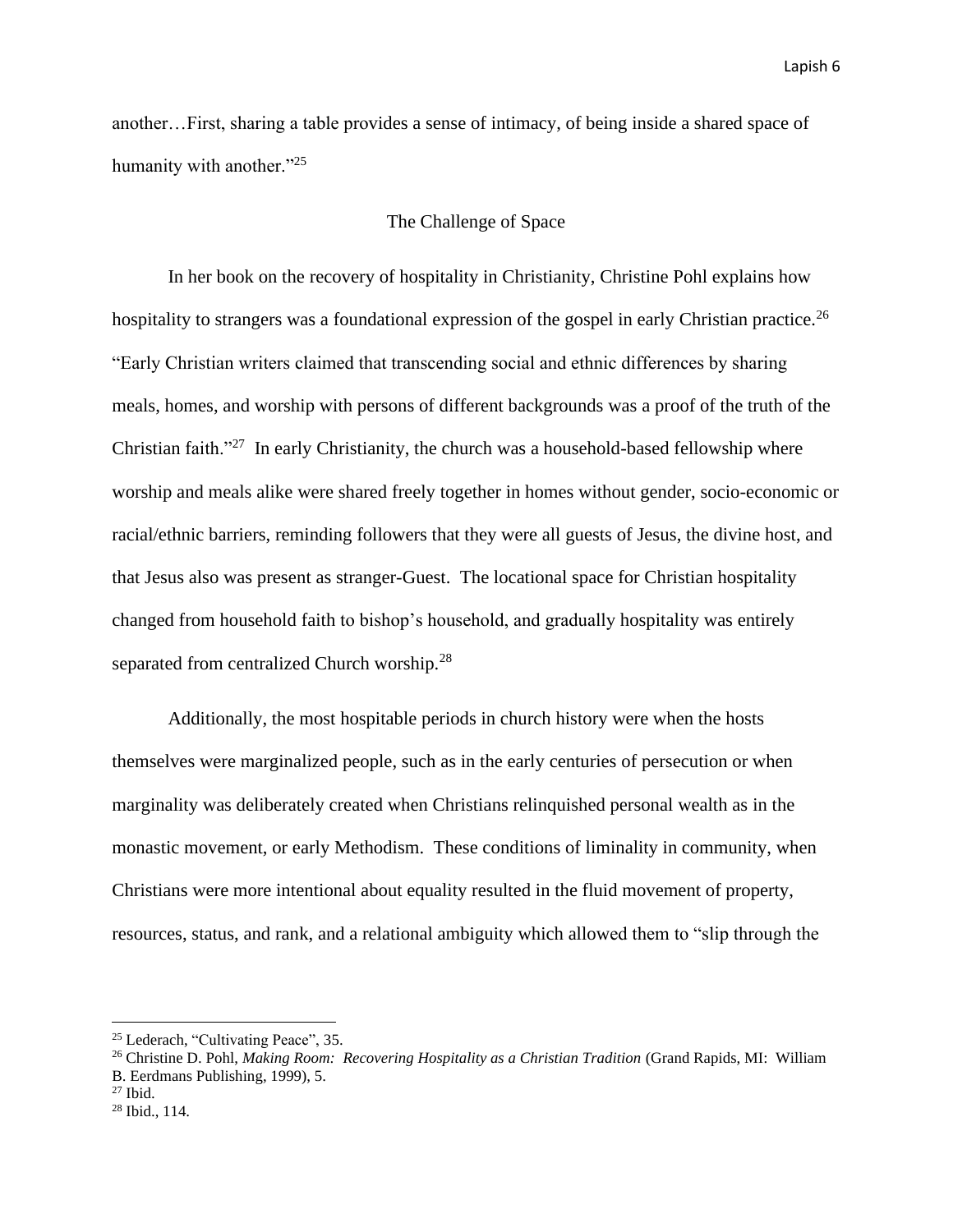network of classifications that normally locate states and positions in cultural space."<sup>29</sup> According to Turner, community transformation through hospitality occurs most readily when hosts are liminal, marginal, and have lower socio-economic status. These hosts become cultural bridges in liminal space, thresholds for transformation. Pohl adds that marginal status can be voluntarily chosen by relinquishing wealth or status for fostering hospitable space for communities to facilitate social transformation.<sup>30</sup> Roles of host and guest in these communities are fluid, complex, and relationally "present", bringing hopeful openness for healing.<sup>31</sup> Gittins relates,

> Unless the person who sometimes *extends* hospitality is also able sometimes to be a gracious recipient, and unless the one who receives *the other* as stranger is also able to *become* the stranger received by another, then, far from "relationships," we are merely creating unidirectional lines of power flow, however unintended this may be. And that is quite antithetical to mission in the spirit of Jesus.<sup>32</sup>

Spaces which maintain unidirectional lines of power restrict fluidity of movement for marginalized people. Willie James Jennings calls these "carceral spaces" which imprison people.<sup>33</sup> These would be considered spaces where people of color, women, or gender nonconforming people find it difficult to enter, where they feel gated in, controlled, or confined—

<sup>29</sup> Victor Turner, *The Ritual Process* (Ithaca, NY: Cornell University Press, 1969), 95.

<sup>30</sup> Pohl, *Making Room,* 106-107.

<sup>31</sup> Ibid., 112.

<sup>32</sup> Anthony J. Gittins, "Beyond Hospitality? The Missionary Status and Role Revisited," *International Review of Mission* 83/330 (July 1994): 399.

<sup>&</sup>lt;sup>33</sup> Willie James Jennings, "How to Draw Circles: The Christian Art of Building Life Together" (lecture presented at Pittsburgh Theological Institute at the Philip Schaff Lectures, May 3, 2017), accessed January 12, 2021.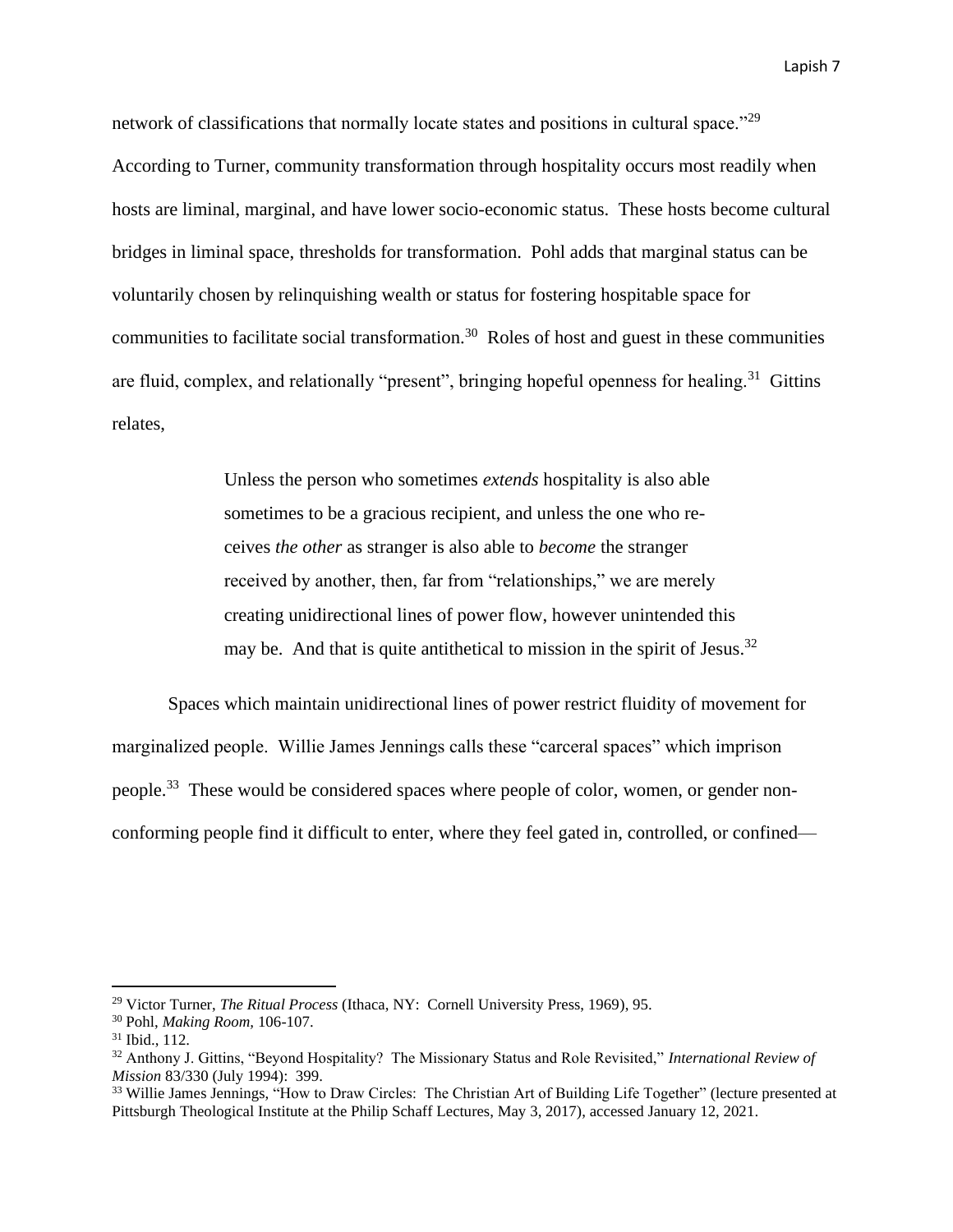prison-like. These spaces contrast with those spaces of fluidity which feel safe, free, secure, spaces that seem free of physical or emotional violence.<sup>34</sup>

#### The Challenge of Rituals

Religious rituals are symbolic acts which hold significant sacred meaning in liminal space, to create a sense of unity, relationship, connection, and belonging, joining people together while joining the divine. Rituals can be instrumental for relational change and restoration, creating constructive paths for healing identities and transforming conflict. The central sacred ritual among Christians, the Lord's Table, or Eucharist, refers to the symbolic act of drinking wine and eating bread in remembrance of Jesus. This sacred hospitable ritual of the eucharist, its theological meaning and practice, presents both challenges and opportunities for reconciliation.<sup>35</sup>

Brian McLaren defines the eucharist as ritual in the following way:

One line of meaning presents the eucharist as a celebration of hospitality, a table of fellowship and welcome, a means of amazing grace, releasing us from bondage to hostility and reconnecting us through the bonds of human-kindness. It emphasizes the table as a place of meeting, of reconciliation, of filial affection, of companionship…the place where God and all of humanity "at table are sat down".<sup>36</sup>

 $34$  Ibid.

<sup>35</sup> Lisa Schirch, "Ritual, Religion, and Peacebuilding", in *The Oxford Handbook of Religion, Conflict, and Peacebuilding,* ed. R. Scott Appleby, Atalia Omer, and David Little (Oxford: Oxford University Press, 2015), 516- 533.

<sup>36</sup> Brian McLaren, *Why did Jesus, Moses, the Buddha, and Mohammed Cross the Road? Christian Identity in a Multi-Faith World* (New York: Jericho Books, 2012), 209.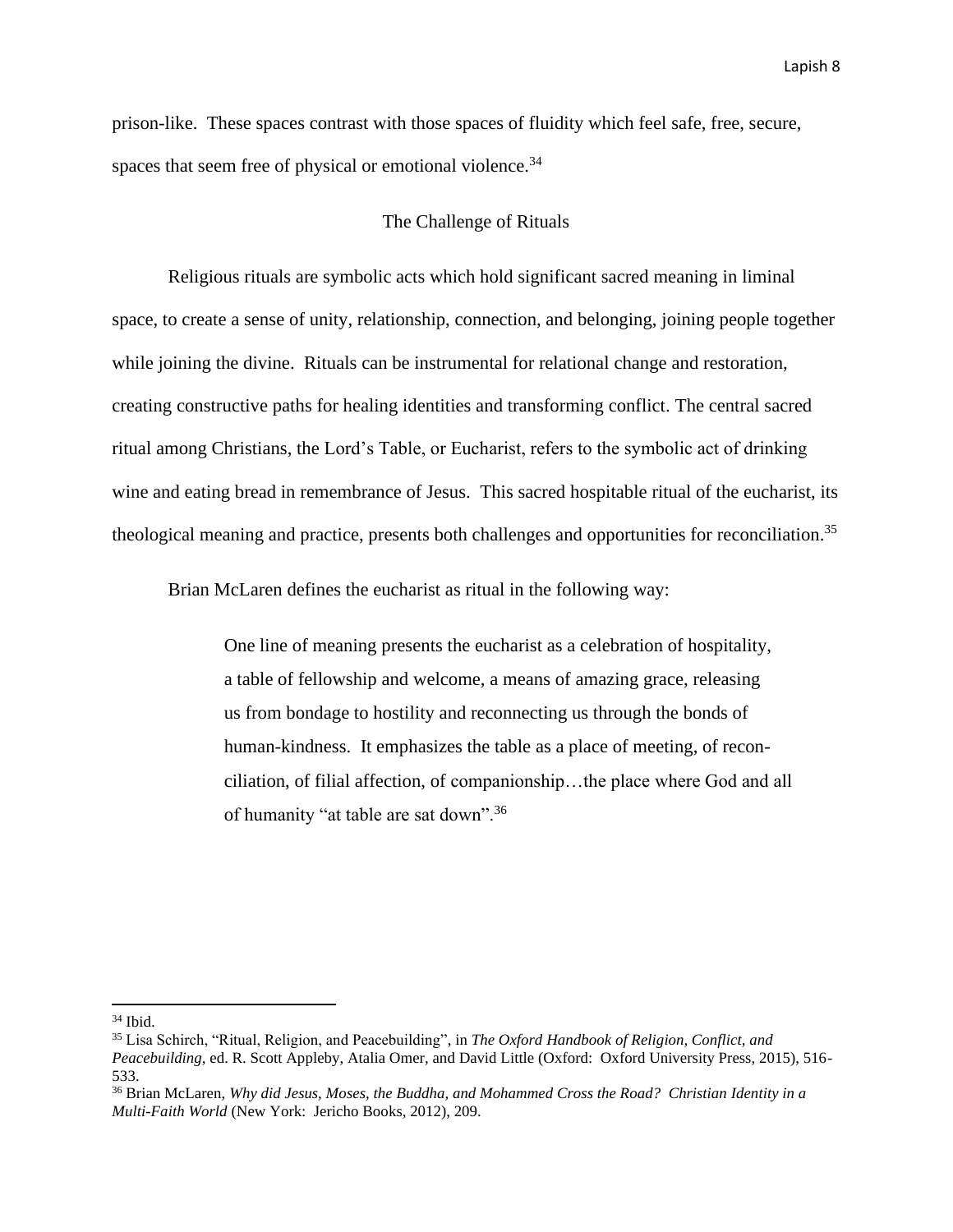In this sense, the ritual of eucharist invites us all into a table of reconciliation with God and one another, the good news of peace and justice, the kingdom of God, proclaimed by and incarnated in Jesus' life, death, and resurrection.

 However, McLaren points out, another interpretation of this ritual places where the focal point is on a sacrificial *altar* in contrast with a *table.* The altar represents a place where God's wrath toward sinners is appeased by the sacrifice of Jesus' body and blood. From this perspective, the ritual bonds to another gospel of penal substitution whereby God forgives human sin which is damnable to hell for eternity by the shedding of Jesus' body and blood, represented by bread and wine, as a substitution for the punishment of humanity. In this view, "God tortured and killed Jesus on the cross so as to be able to vent divine wrath upon a single divine-human representative or substitute rather than all of us."<sup>37</sup>

The contrast of these two meanings bonded to the eucharistic ritual reveals divergent views of both humanity and God. Framed as an altar, the eucharist presents a God who is wrathful toward human beings because of their sinfulness wherein Christ's substitutionary sacrifice enables only Christians exemption from God's hostility. The identity of non-Christian human beings is deserving of eternal conscious torment; the identity of Christians is acceptable and pleasing to God. It is easy to see through the symbolism of the eucharistic *altar* how the bonding of God with "us" separates the "other" as "them". Likewise, it does not take much imagination to see how this perspective would activate in present societal and past historical contexts as the world being seen as a battleground of "us" fighting against "them".<sup>38</sup>

<sup>37</sup> Ibid., 210.

<sup>38</sup> Ibid., 212, 215.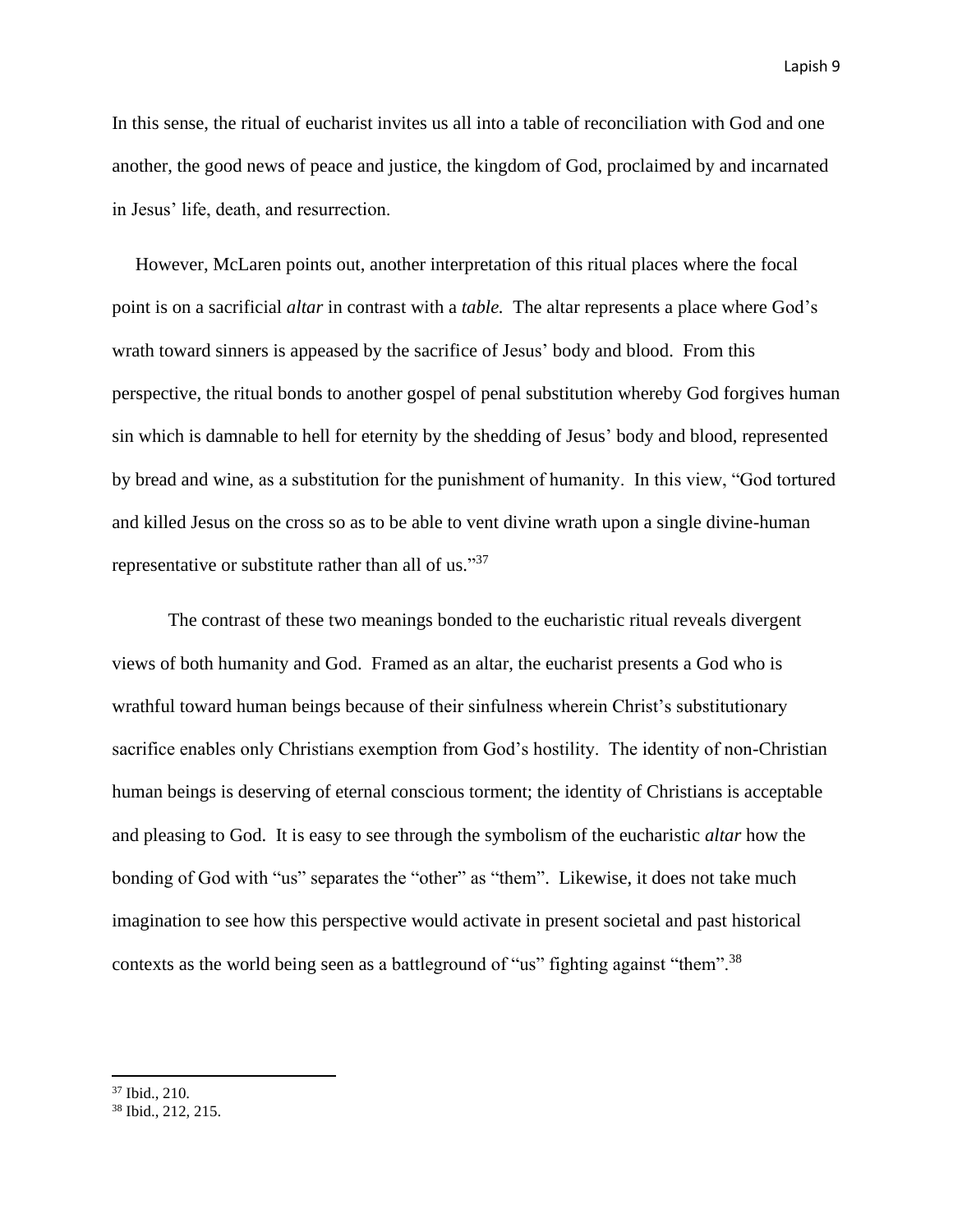On the other hand, the ritual of eucharistic *table* reveals Jesus as one who sits as a guest at the table identifying with a humanity who need healing; at the same time it reveals God as self-giving divine host of compassion, grace, kindness, and reconciliation. At the eucharistic table, humanity takes as food that which was separated at Christ's self-giving death on the cross, his body and blood; bread and wine become one in us to nourish us and we are resurrected together as a continual incarnation of the Body of Christ to respond as Jesus did in self-giving reconciliatory love and life to the world. McLaren states:

> In the eucharist we bond to the good news that life is a table, a feast, a banquet, and we are a family, a circle of friends, being nourished together by God's bounty, the fruit of the vine and the grain of the field, all in a spirit of love, mutual service, and unity.<sup>39</sup>

Theological frameworks give meaning and influence which bond to the eucharist ritual to communicate views of God and humanity which may establish inclusivity or exclusivity, who is *in* and who is *out.*

## Concluding Reflections Toward Facilitating a Hospitable Church Culture

Jennings echoes the words of Thurman about the human tendency to segregate according to likeness and the tragedy of that reality in our churches where it has been easier to imagine "loss of difference through assimilation or its control through conquest, or resistance to that loss through active segregation<sup>"40</sup> than to imagine actually living life together with people different in race, gender, or ability from ourselves. He asserts that the greatest challenge for Christ-followers is to imagine and live out a life together that "interpenetrates, weaves together, and joins"<sup>41</sup> so

<sup>39</sup> Ibid., 215.

<sup>40</sup> Jennings, "Draw Circles".

 $41$  Ibid.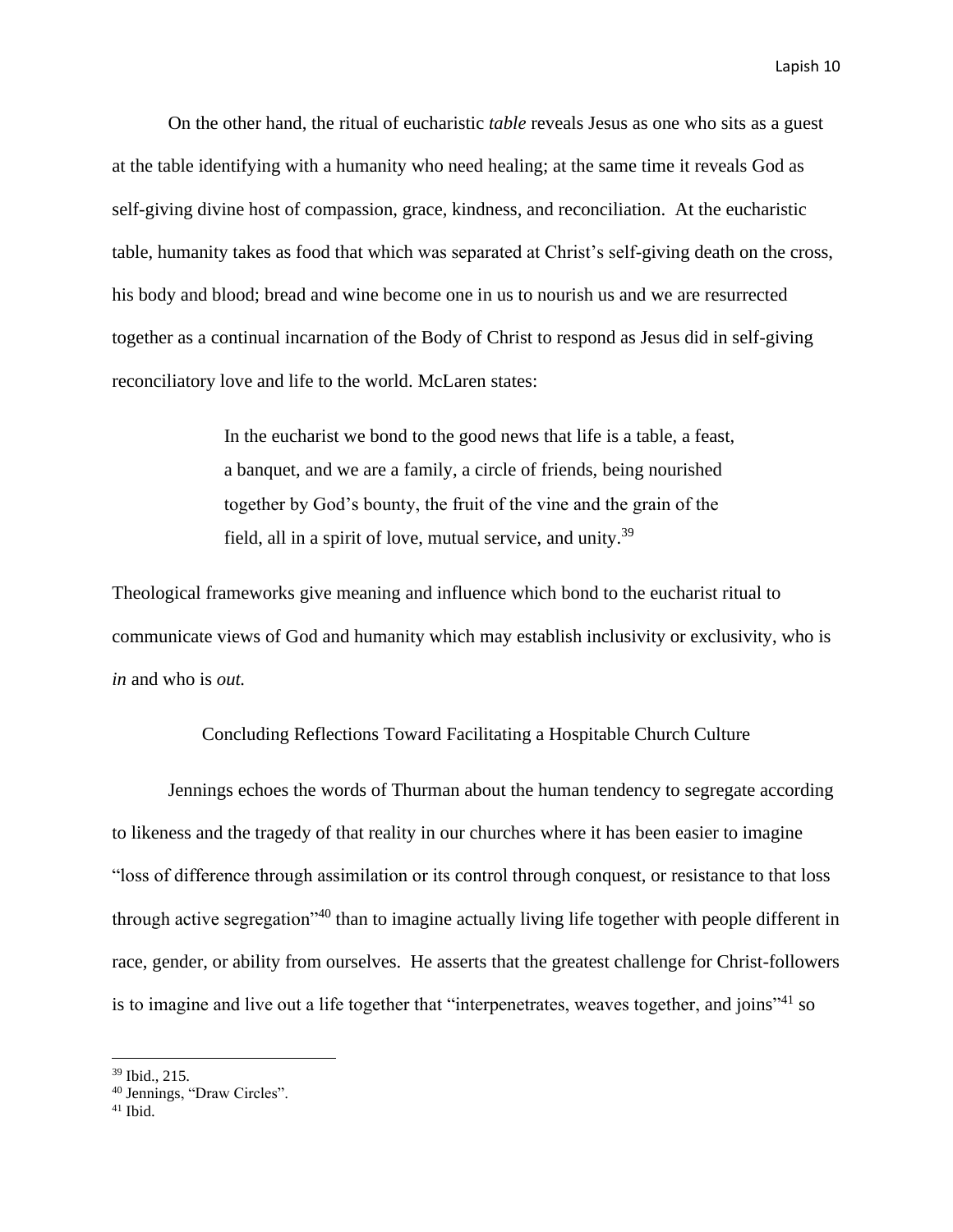that it flows from *within* the nuances of people's differences in language, story, space, and practice together. No doubt the challenges of language, space, and ritual presented in this paper bring only a few of those potential differences to the surface as a starting point for facilitating discussions of race and gender in the Church. As a spiritual director interfacing with various churches and leaders in my local community, I believe my role is one of facilitating these reflective table conversations and modeling these ideals for hospitable space for transformation in the contemplative services I provide in my local community.

The challenging barriers of language and translation of the "strange" and unfamiliar move us toward imagining a round table where discussions are in the context of developing honor in diverse relationships where deep listening is reflective, clarifications are constant, curiosity is piqued, and commitment to each other is long term. Vulnerability, risk, openness and patience allow for the permeability of human story to enter another's story with care over time with compassion because identities are fragile, and dialogue is awkward, and all need healing. Jennings reiterates,

> It's not the point that I remember my story and tell my story. It's that *you* know my story and that *you* tell my story. You make my story your own…I make your story my own…That's what Christians do. We don't do separate-but-equal storytelling." $42$

Likewise, the type and quality of space for these conversations is important for fluidity of movement as guest and host take turns in round table space. The space must feel free from control, safe, secure, and unthreatening for all storytellers. Perceived lines of power must be discerned with care and dealt with to ensure that people who are marginalized are encouraged as

 $42$  Ibid.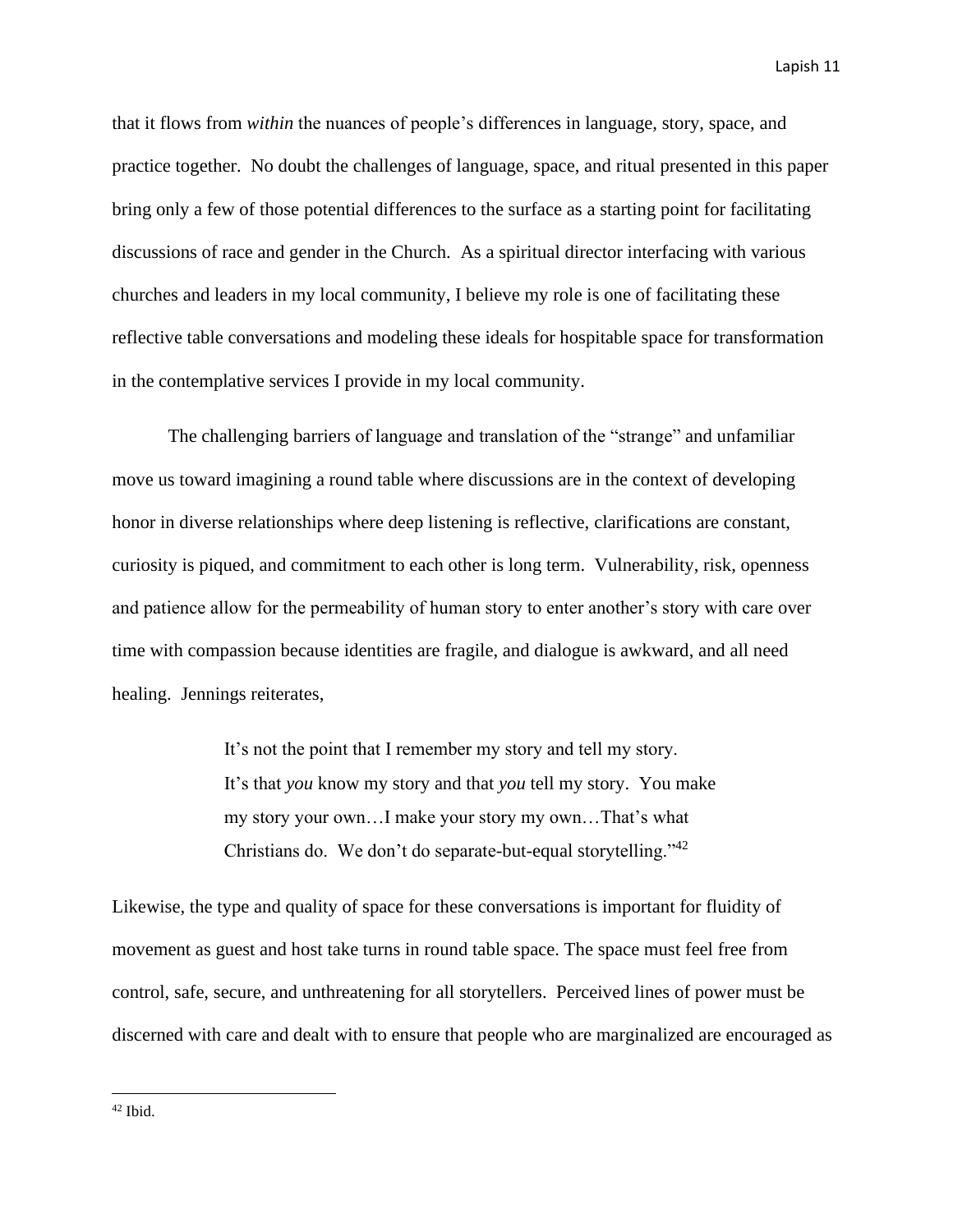the optimal hosts of liminal space as bridges for social transformation. The theological meaning to which our rituals are bonded must be closely examined to notice who is included and who is excluded at the table. These rituals convey meaning about identity, God's and humanity's, and require honest introspection about what is being conveyed to and about those who are not currently seated at our table. Noticing these deficits in the gatherings I host, I am becoming more intentional to invite the diverse voices of people who compose our local community as respected and instructive participants in the peace theology and social justice classes and Discovery Bible Studies I facilitate in public space and in my home. Our perspectives are being transformed together as we listen deeply to each other's stories with curiosity, honor, and compassion and as we take turns being guests and hosts of relational space.

Jesus is our model for transformative language, space, and ritual, and the gospel story on the Emmaus Road demonstrates his facility for creating hospitable presence with followers for conversations intersecting spirituality and cruciform justice. <sup>43</sup> He simply joins the two disciples on their walk, alongside them, listening to their discussion, and then joined it for the liminal distance to their village. Curiosity piqued, he asked them about what they were discussing with downcast faces. He listened to their version of *his* story as they perceived it. Then patiently, he explained his own story from the scriptures they both held in common and honored. As hosts, the two disciples invited Jesus as stranger-guest to the intimate hospitable space of their home for the evening. As they shared a meal together, Jesus fluidly transformed from guest into host as he gave thanks and broke bread. In that ritual around the table, the two disciples recognized Jesus, now cognizant with the memory of their "burning hearts" as sacred words were explained alongside them on the road through the One who lived the experience about which the words told

<sup>43</sup> Luke 24: 13-32 NIV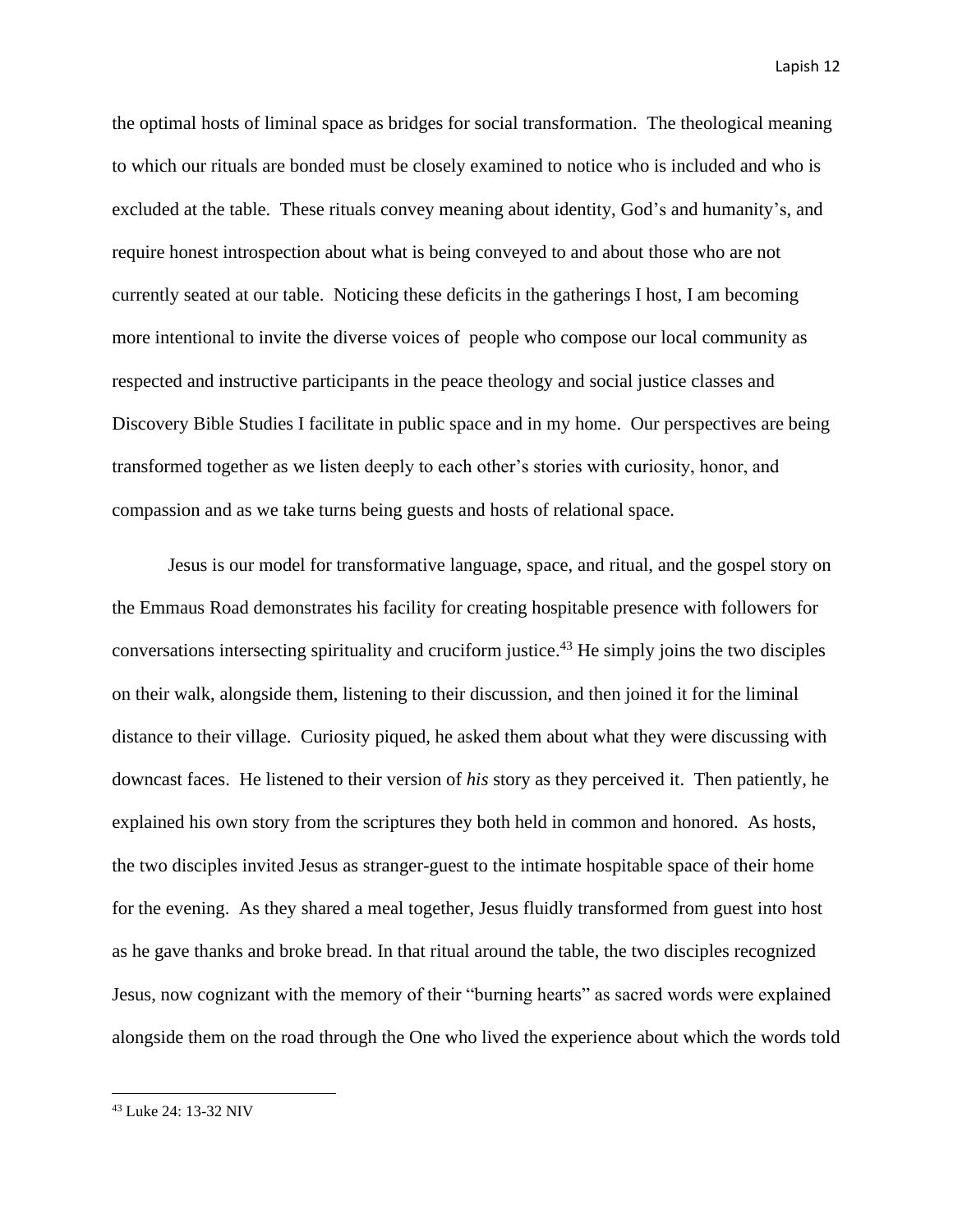the story. The response of the two disciples was belief in the liberating story of life and resulted in reaching out to other disciples to whom Jesus startled with greeting of "Peace be with you".<sup>44</sup>

 An awareness of the quality of language, space, and ritual in church cultures is key for creating and facilitating a hospitable round table where all are welcome to contribute and glean from stories and experiences for conversations intersecting spirituality and justice. The current segregated state of our churches and the public perception from experiences with Christians shouts for the need for change. Perhaps we can begin by asking some simple introspective questions as a starting point. Whose languages are spoken in our church and whose are not? Who experiences our church as safe and who does not? Who do our rituals include and who do they exclude? Whose faces are missing from our table that Jesus included? I can imagine extending a welcoming invitation with a different guest list in my church to develop new friendships, to learn new languages together, and to share safe, homey space overflowing with abundant bread and wine—a feast at a round table! I await with hopeful anticipation for a reciprocal invitation as guest in a home I have never visited before and lingering there over a meal rich with vibrant conversation, learning about places and people I have never walked alongside before. Just imagine the transformation of our burning hearts together as we recognize Jesus sitting in our midst at tables hospitably set in the Church.

<sup>44</sup> Luke 24:33-36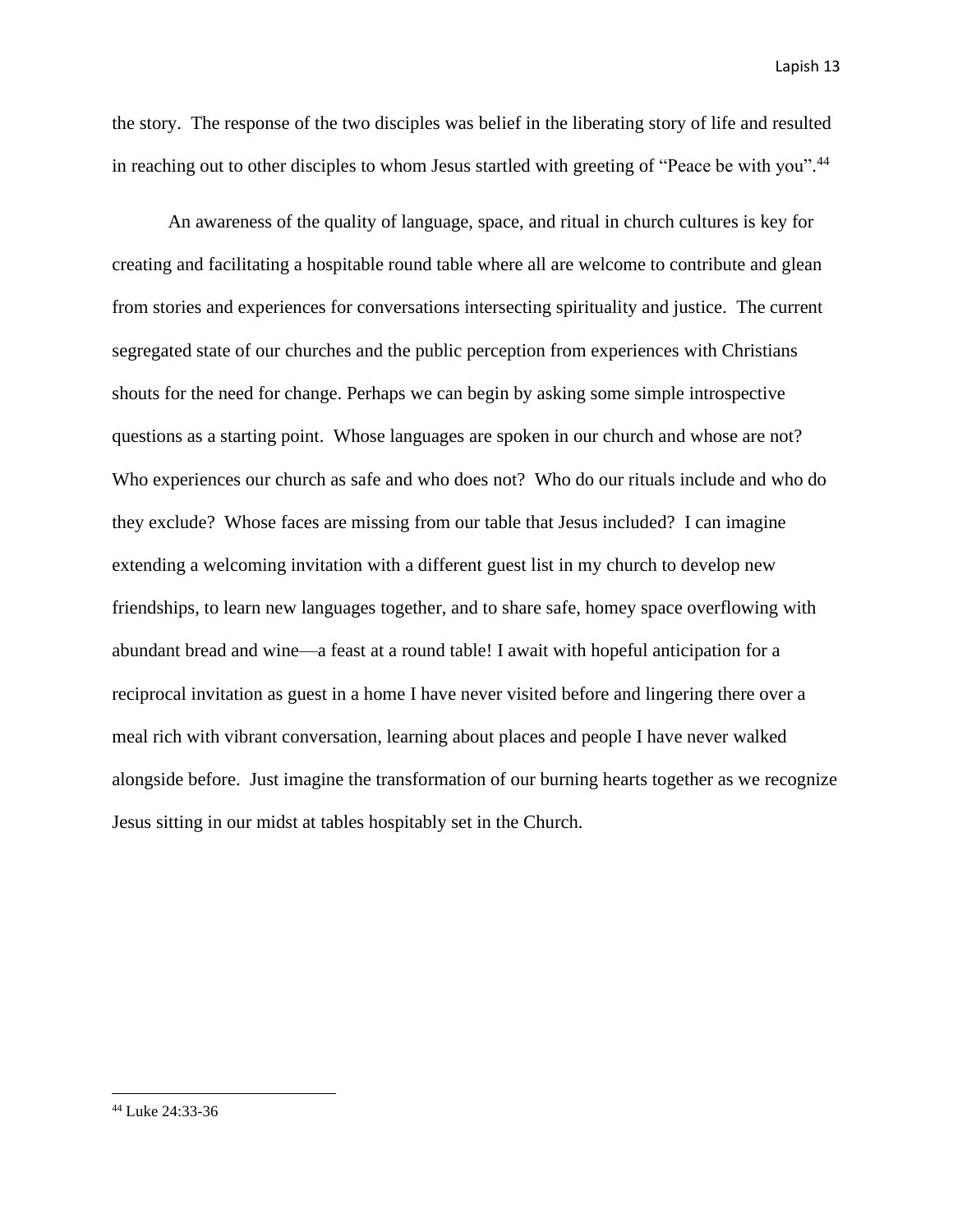#### Bibliography

Edman, Elizabeth. *Queer Virtue: What LGBTQ People Know About Life and Love and How It Can Revitalize Christianity.* Boston, MA: Beacon Press, 2016.

Fitch, David E. *The Church of Us vs. Them: Freedom from a Faith That Feeds on Making*

*Enemies.* Grand Rapids, MI: BrazosPress, 2019.

Gittins, Anthony J. "Beyond Hospitality? The Missionary Status and Role Revisited".

*International Review of Mission* 83/330 (July 1994): 399.

- Grant, Jacquelyn. *White Women's Christ and Black Women's Jesus: Feminist Christology and Womanist Response.* Atlanta, GA: Scholars Press, 1989.
- hooks, bell. *Feminism is for Everybody: Passionate Politics.* New York: Routledge, Taylor, and Francis Group, 2015.
- Jennings, Willie James. "How to Draw Circles: The Christian Art of Building Life Together." Lecture presented at Pittsburgh Theological Seminary's 2017 Philip Schaff Lecture Series, Pittsburgh, May 3, 2017. Accessed January 12, 2021, [https://www.pts.edu/Draw\\_Circles](https://www.pts.edu/Draw_Circles) .
- Lathrop, Chuck. "In Search of a Round Table." *In Search of a Round Table: Musings on Faith, Feminism, and the Church.* [https://insearchofaroundtable.home.blog/2019/03/21/world](https://insearchofaroundtable.home.blog/2019/03/21/world-poetry-day-2019/)[poetry-day-2019/.](https://insearchofaroundtable.home.blog/2019/03/21/world-poetry-day-2019/) Accessed January 11, 2021.

Lederach, John Paul. "Cultivating Peace: A Practitioner's View of Deadly Conflict and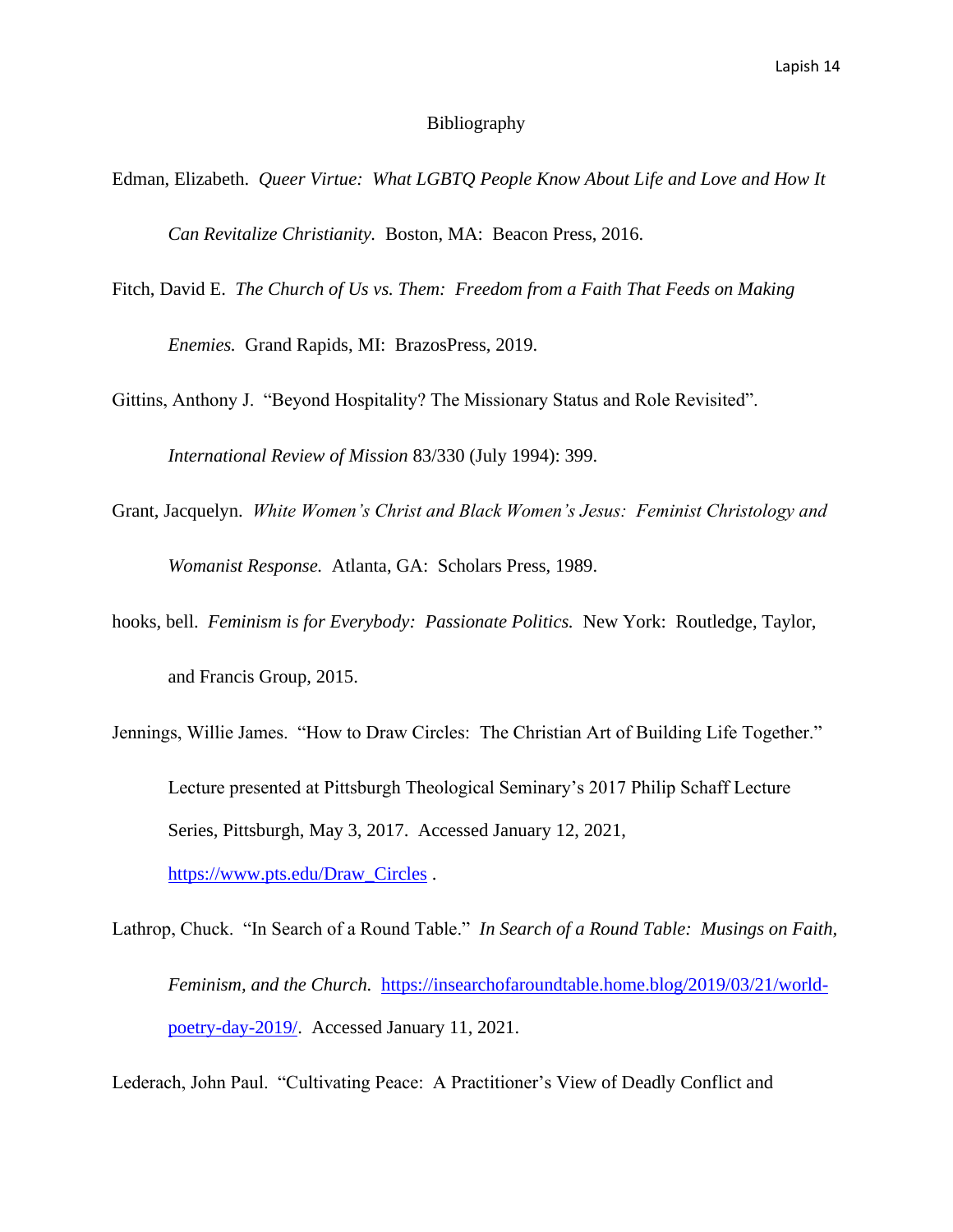- Negotiation". In *Contemporary Peacemaking: Conflict, Violence, and Peace Processes,* edited by John Darby and Roger MacGinty, 30-37. New York: Palgrave Macmillan, 2003.
- Lindbeck, George. "The Gospel's Uniqueness: Election and Untranslatability." *Modern Theology* 13 (1997): 423-450.
- McLaren, Brian. *Why Did Jesus, Moses, the Buddha, and Mohammed Cross the Road? Christian Identity in a Multi-Faith World.* New York: Jericho Books, 2012.
- Moyaert, Marianne. *Fragile Identities: Towards a Theology of Interreligious Hospitality.*

New York: Brill Rodopi, 2011.

- Pohl, Christine. *Making Room: Recovering Hospitality as a Christian Tradition.* Grand Rapids, MI: William B. Eerdmans Publishing, 1999.
- Ricouer, Paul. *On Translation.* London: Routledge, 2006.
- Russell, Letty. *Church in the Round: Feminist Interpretation of the Church.* Louisville, KY: Westminster/John Knox Press, 1993.

Schirch, Lisa. "Ritual, Religion, and Peacebuilding." In *The Oxford Handbook of Religion,*

*Conflict, and Peacebuilding* edited by R. Scott Appleby, Atalia Omer, and David Little,

516-533. Oxford: Oxford University Press, 2015.

Thurman, Howard. *Jesus and the Disinherited.* Boston, MA: Beacon Press Books, 1976.